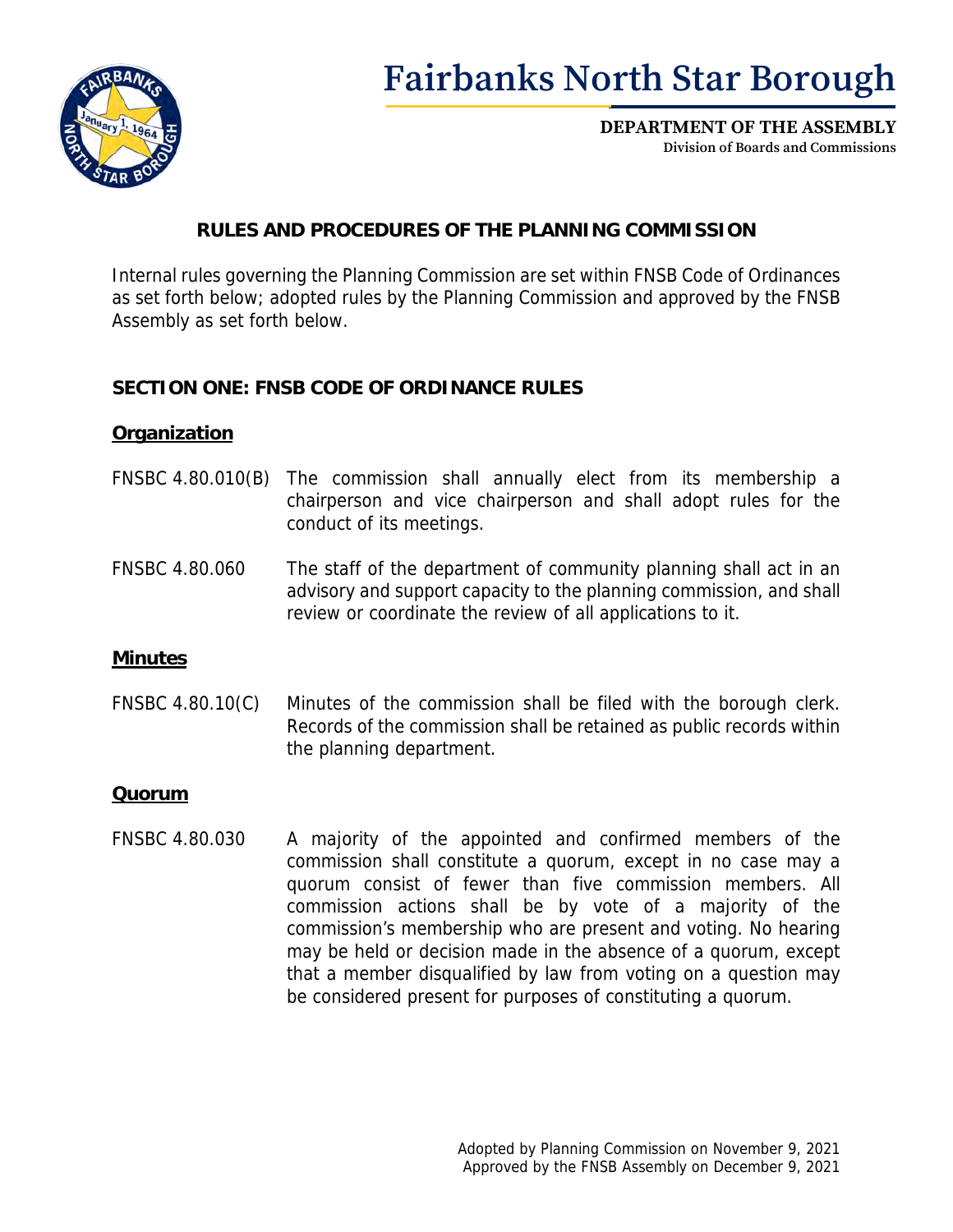## **Attendance**

- FNSBC 4.80.020(B) If a member of the commission leaves the [borough](https://fnsb.borough.codes/FNSBC/1.04.010__70f25198ee95e65e0994970378c2c405) with the intent of remaining absent more than 90 days, or fails to attend five consecutive meetings or 80 percent of the meetings annually of the commission unless excused by a majority of the commission for reasons of absence from the [borough](https://fnsb.borough.codes/FNSBC/1.04.010__70f25198ee95e65e0994970378c2c405) (personal or business) or personal emergency, the [assembly](https://fnsb.borough.codes/FNSBC/1.04.010__834c2e3fcaa3299717cc419022584d04) shall declare the office of that member vacant. A vacancy is also created by the resignation of a member presented in writing and accepted by the commission, or by the death of a member, or by their failure to qualify within 30 days after their appointment. Members may also be removed for cause by the [assembly](https://fnsb.borough.codes/FNSBC/1.04.010__834c2e3fcaa3299717cc419022584d04) at any time.
- FNSBC 6.28.010(D) *Disclosure Requirements*. A [board](https://fnsb.borough.codes/FNSBC/6.04.010__042c0210b1f9a06d64f89f09b51d522f) or commission member shall place the public interest above any financial or private interest when taking official action. If an appointed member's private relationships or interests prevent the member from placing the public interest above a financial or private interest, the appointed member shall disclose this fact on the record. Prior to comment, deliberation or decision on a matter coming before the appointed public body, a member shall disclose any financial or private interest in the matter, [including](https://fnsb.borough.codes/FNSBC/1.04.010__864d8dd1270a6d4921434aaf8a87597f) the [financial interest](https://fnsb.borough.codes/FNSBC/6.04.010__711412a35876095136eba956bd80146d) or personal involvement of an [immediate family member](https://fnsb.borough.codes/FNSBC/6.04.010__8f89b74431e7b9ee8297d79b22d2732d) as defined in FNSBC [6.32.010.](https://fnsb.borough.codes/FNSBC/6.32.010) The nature of the financial or private interest shall be disclosed in sufficient detail to determine if the [financial interest](https://fnsb.borough.codes/FNSBC/6.04.010__711412a35876095136eba956bd80146d) is substantial or the personal involvement is prejudicial. If the chairperson determines that a [financial interest](https://fnsb.borough.codes/FNSBC/6.04.010__711412a35876095136eba956bd80146d) is substantial or the personal involvement is prejudicial, the member may not participate in the matter coming before the appointed public body unless overruled by the other members by majority vote.

# **Parliamentary Practice and Amendments To Rules**

FNSBC 4.80.010(B) Robert's Rules of Order (newly revised) shall apply unless different rules are adopted by the commission and approved by the assembly.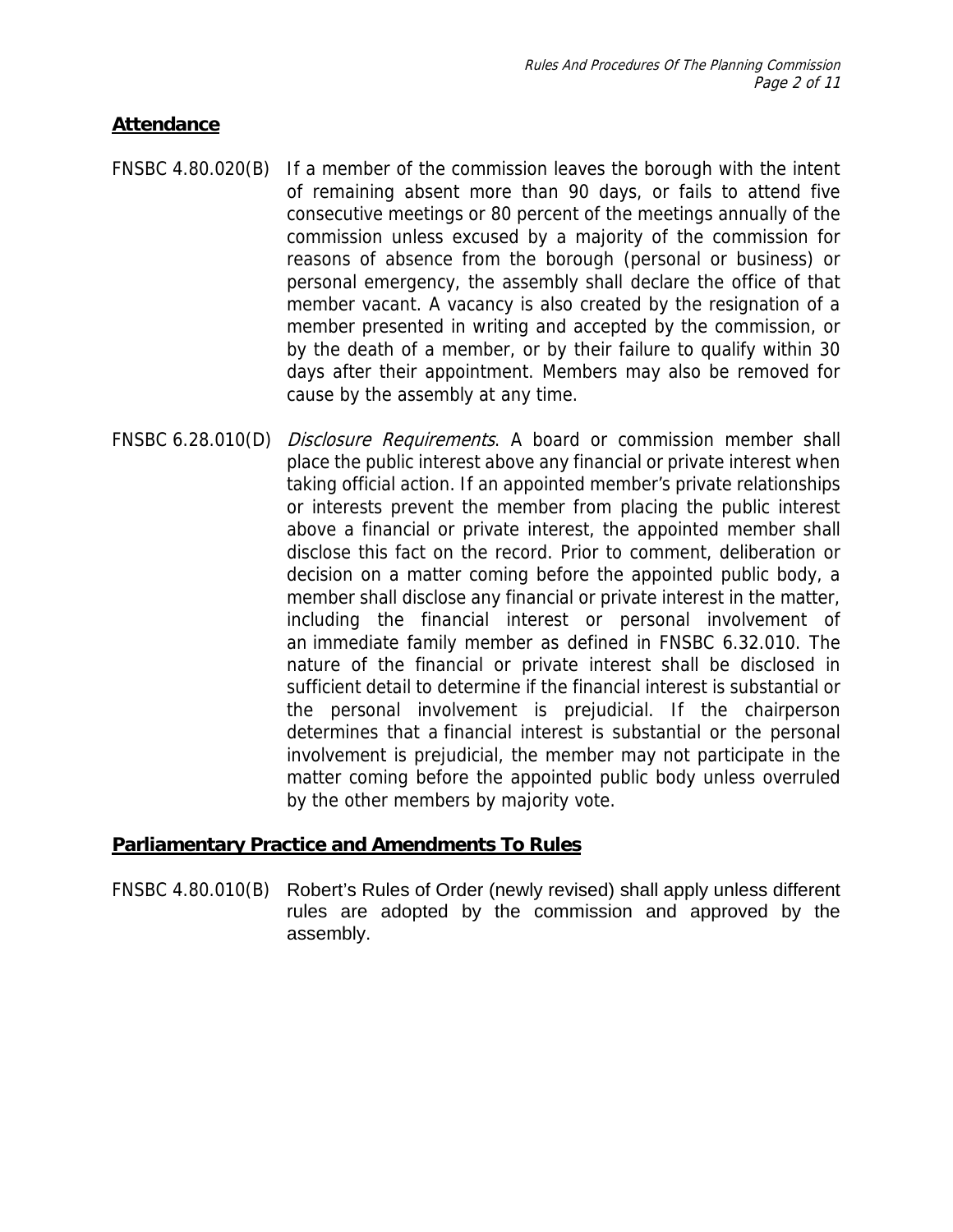# **SECTION TWO: PLANNING COMMISSION ADOPTED RULES**

# **Organization**

Rule 1 The Chair shall preside at Commission meetings. If at any meeting the Chair is not present, or is unable to act, the Vice-Chair shall preside. If both the Chair and the Vice-Chair are not present or are unable to act, the members present shall select one from among them to preside as Acting Chair.

The duties of the Chair are:

- 1. To call the Commission to order at the time appointed for the meeting.
- 2. To ascertain the presence of a quorum.
- 3. To cause the journal or minutes of the preceding meeting to be read and passed upon by the Commission.
- 4. To lay before the Commission its business in the order indicated by RULE 3.
- 5. To receive any business submitted by members and put the business before the Commission.
- 6. To put questions submitted to them to a vote and announce the results.
- 7. To decide all questions or order subject to an appeal of the Commission.
- 8. To preserve order and decorum in debate and all other times.
- 9. The Chair shall not allow a Planning Commission meeting to proceed past 12 midnight
- 10. To inform the body, when necessary, or when any question is raised, or any point of order or practice pertinent to the pending business.
- 11. To sign and authenticate all official documents of the Commission.

#### **Minutes**

RULE 2 The minutes shall be handled as follows:

First: The concise proceedings of the Commission, care being taken to record a true and accurate account of all the proceedings.

Second: The vote of each motion.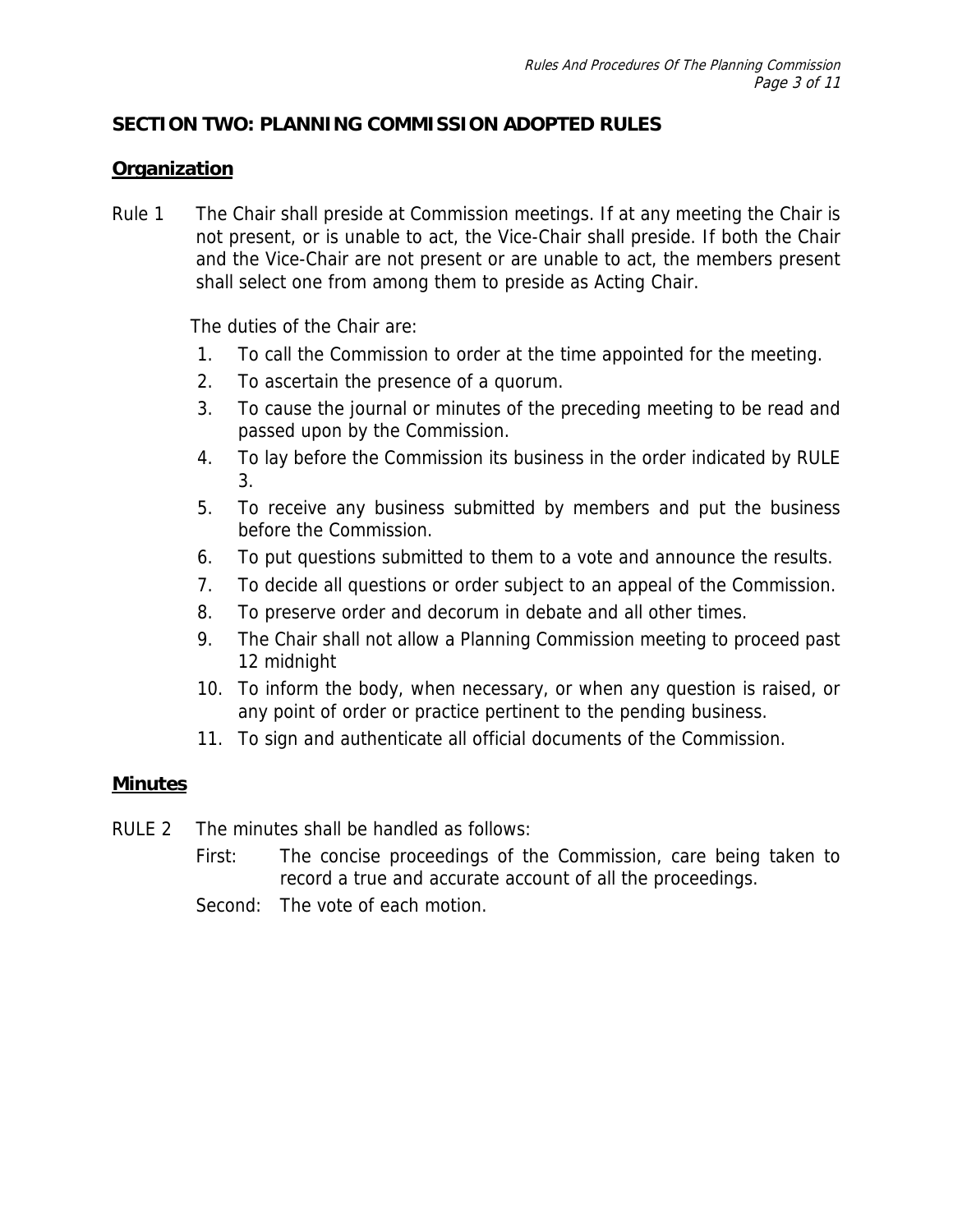# **Order of Business**

- RULE 3 The business of the Commission shall be disposed of in the following order:
	- A. Roll Call
	- B. Messages:
		- 1. Communications to the Planning Commission
		- 2. Citizen's Comments limited to three (3) minutes
			- a. Agenda items not scheduled for public hearing, quasi-judicial hearing, legislative hearing, or appeal
			- b. Items other than those appearing on the agenda

3. Disclosure & Statement of Conflict of Interest for items on the consent agenda

- C. Approval of Agenda and Consent Agenda
- D. \*Minutes
- E. Consent Agenda Items
- F. Quasi-Judicial Hearings
- G. Public Hearings and Legislative Hearings
- H. Appeals
- I. Unfinished Business
- J. New Business
- K. Reports from Committees
- L. Excuse Absent Members
- M. Commissioner's Comments
- N. Adjournment
- RULE 4 The Chair shall remove any item from the Consent Agenda for the purposes of debate or discussion at the request of any member of the Planning Commission. Upon removal, the item will be open for discussion and debate as it appears on the agenda prior to the public hearing or placed under New Business at the discretion of the Chair. Following debate, an item must be voted on or another motion may be made such as a postponement to public hearing.

# **Calendar**

RULE 5 The Chair shall have charge of the calendar of the Commission, and shall direct the Clerk as to the order in which the business of the Commission shall be transacted, and as to when the calendar shall be closed.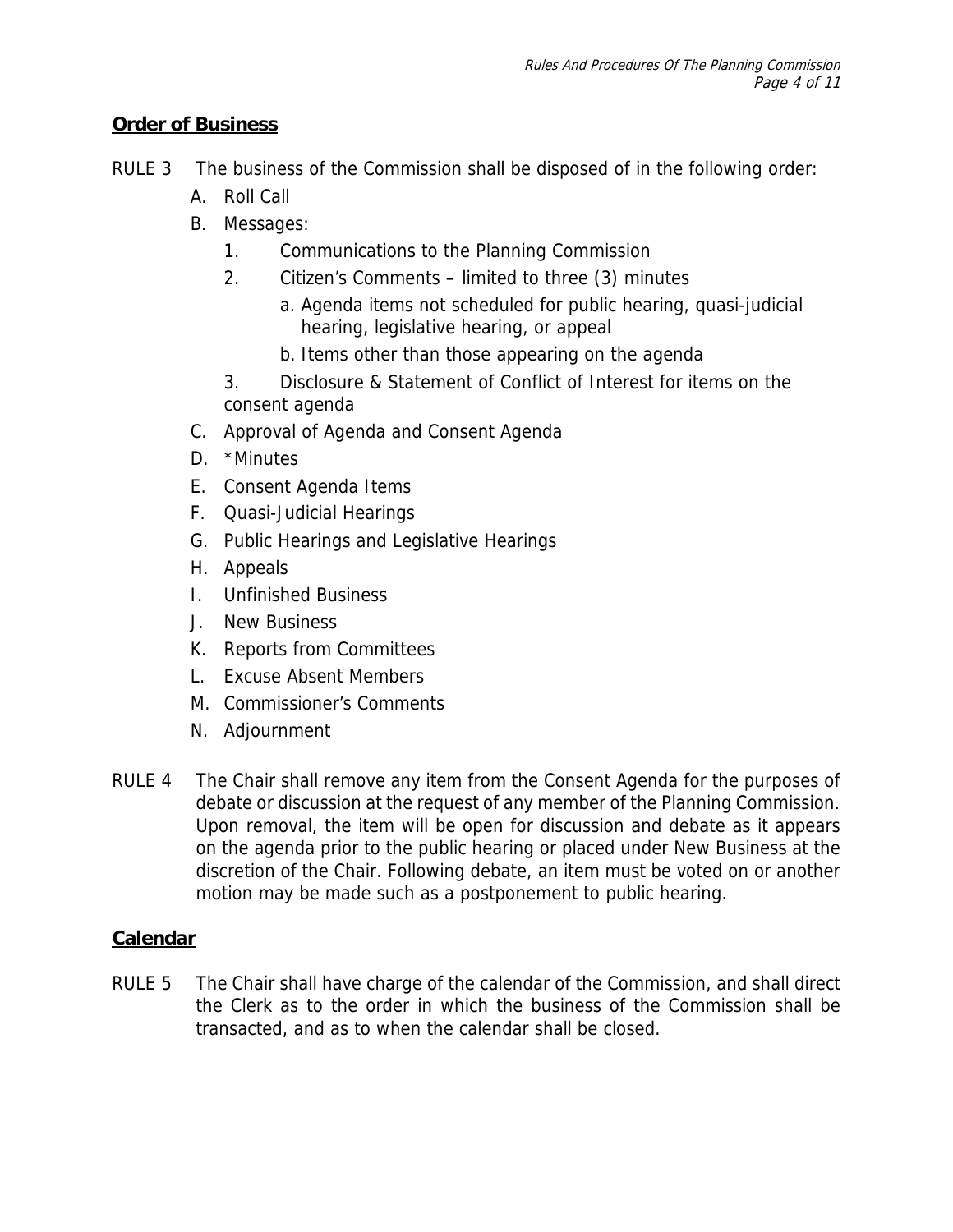RULE 6 The Chair shall, at each meeting, announce to the Commission the business in order, agreeable to the preceding rule, and no business shall be considered which is not on the calendar.

## **Attendance**

- RULE 7 Attendance is important to the conduct of the Planning Commission. As such, members are urged to make every effort to attend all meetings. In the event of an absence, a member should notify the Chair or the Planning Commission secretary as much in advance of the meeting as possible of their inability to attend and, if the member wishes the absence to be excused, the reason for the absence.
- RULE 8 The Planning Commission will deem a member excused by a majority of the commission for reasons of:
	- 1. absence from the borough (personal or business), or
	- 2. personal emergency

Any other absence will be determined to be unexcused without a vote of the Planning Commission, but should still be communicated to the Chair for the purpose of determining a quorum.

- RULE 9 The Commission may request the Borough Assembly declare the office of a member vacant and the Borough Mayor to replace any member of the Commission whose unexcused absences exceed those allowed by FNSB code.
- RULE 10 No member shall be allowed to explain their vote to discuss the questions while the yeses and noes are being called, or change their vote after the result has been announced.

#### **Decorum In Debate**

- RULE 11 When any member is about to speak in debate, or deliver any matter to the Commission, they shall respectfully address the Chair and being recognized, shall confine themselves to the question under debate, avoid personalities, and no member shall impugn the motive of any member's vote or argument.
- RULE 12 If any member transgresses the Rules of the Commission or FNSB CODE, the Chair shall call them to order, or any member shall arise to a point of order, in which case the transgressing member will immediately take their seat unless permitted to explain; and the Commission shall, upon appeal, decide the case without debate. If there is no appeal, then the body shall abide by the decision of the Chair. If the decision be in favor of the member called to order, they shall be at liberty to proceed. If otherwise, and the case shall require it, they shall be liable to the censure of the Commission.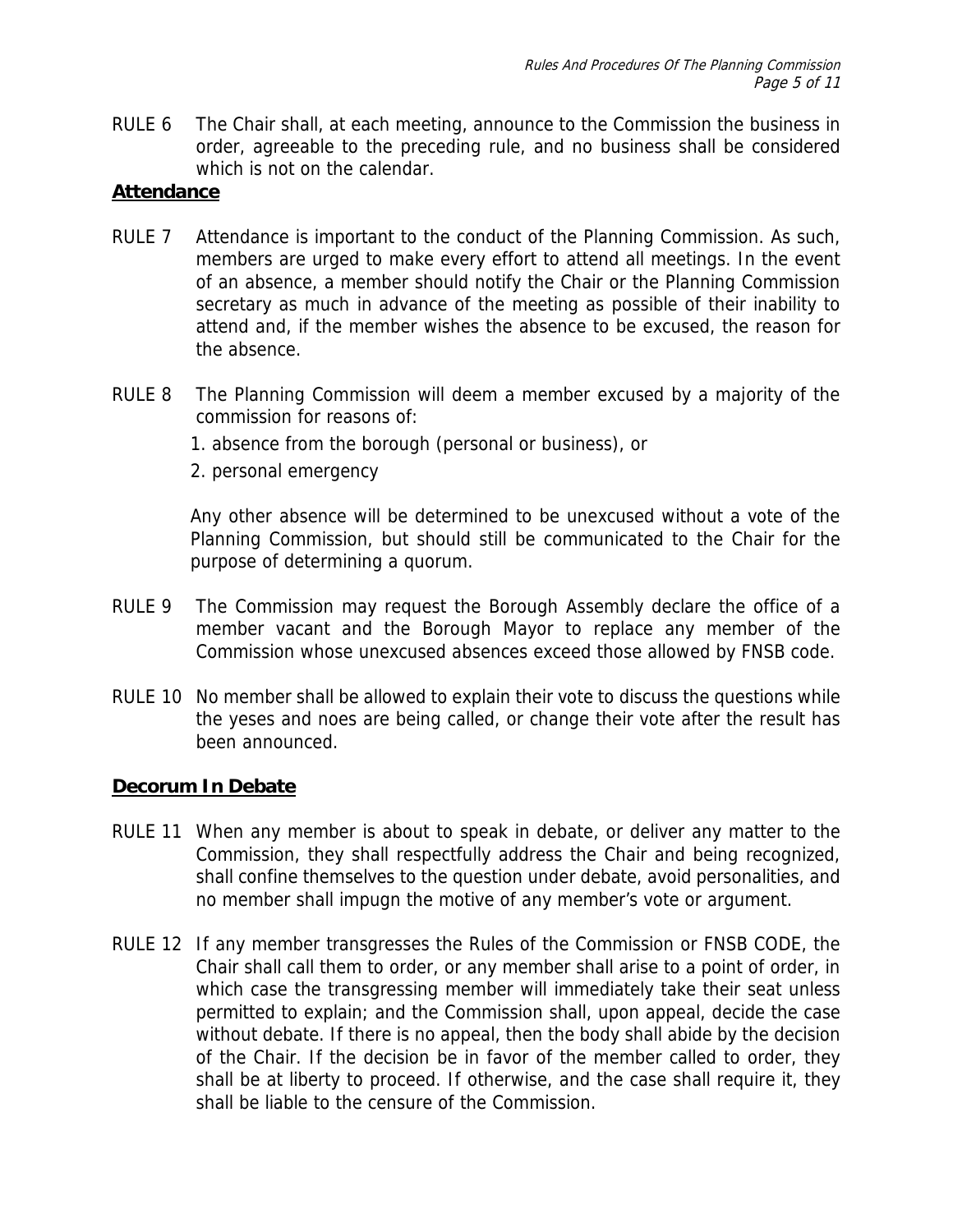- RULE 13 When a member is speaking, the Commission shall be in order and no private conversations shall be carried on.
- RULE 14 The Chair has discretion to recognize members or not unless overruled by a majority of the members present to maintain order and not to limit debate.

#### **Motions**

- RULE 15 When a motion is made and seconded, it shall be stated by the Chair or being in writing, it shall be presented to the Chair and read aloud before debate.
- RULE 16 Motions shall be reduced to writing.
- RULE 17 When a question is under debate, no motion shall be made except for the following privileged motions which shall have the following precedence:
	- 1. To fix the time to adjourn
	- 2. To adjourn
	- 3. For a call of the Commission (to compel the attendance of unexcused absent members in order to obtain a quorum.)
	- 4. To recess
	- 5. To lay on the table
	- 6. For the previous question
	- 7. To limit or extend the limits of debate
	- 8. To postpone to a day certain
	- 9. To amend
	- 10. To postpone indefinitely
- RULE 18 INDEFINITE POSTPONEMENT: A measure may be indefinitely postponed by a majority vote of all votes to which the Commission is entitled, and entered in the journal. No motion to postpone indefinitely having been decided in the negative shall again be allowed on the same day. When a question is postponed indefinitely the same shall not be acted upon again, except on motion of reconsideration.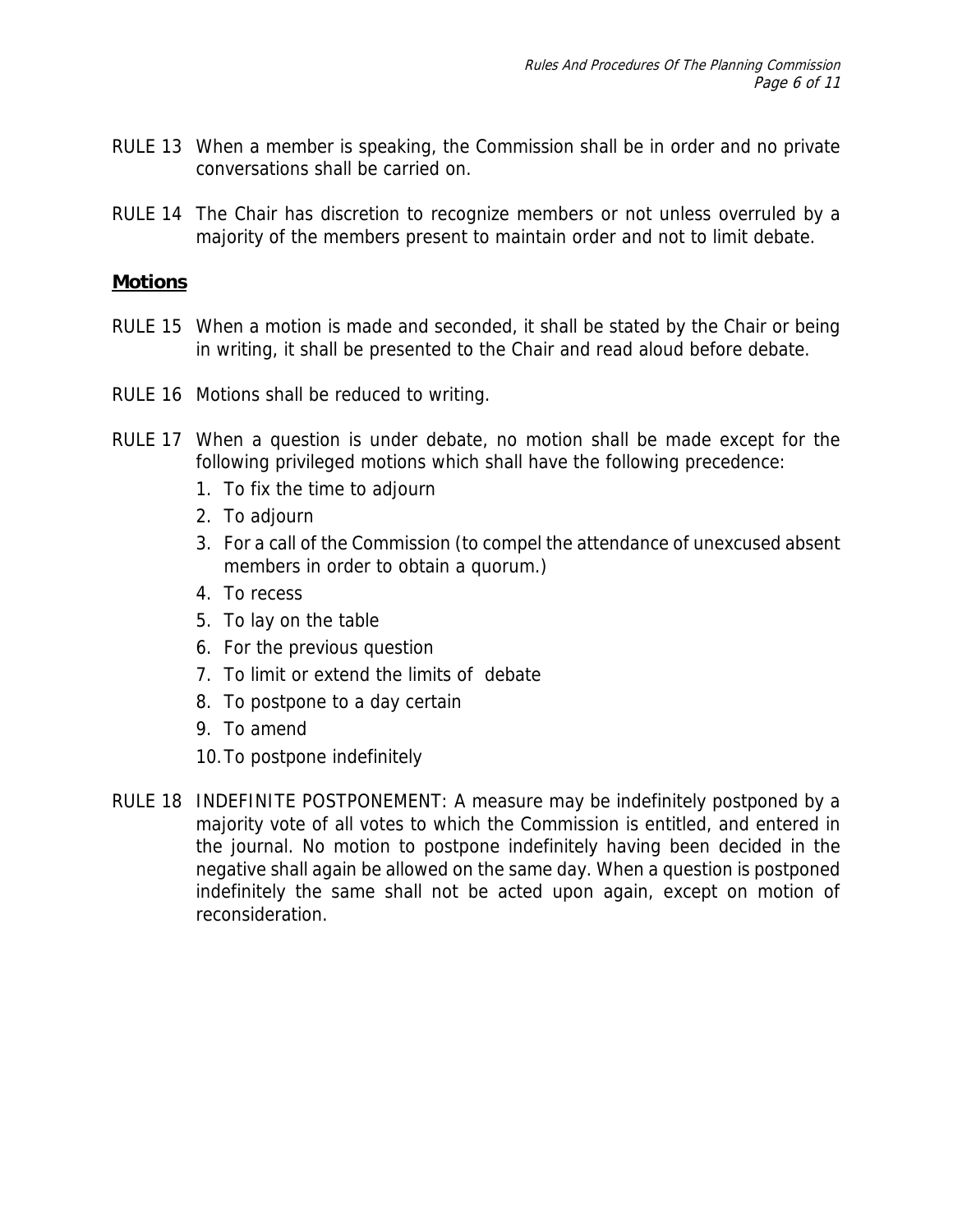RULE 19 RECONSIDERATION: Any decision may be reconsidered unless something impossible to reverse has resulted from the decision or unless reconsideration would be to the detriment of those who have reasonably relied on the decision. Any unexecuted action may be reconsidered. Only one motion to reconsider shall be entertained on any action even if the commission overturns the original action. If a motion to reconsider a particular action fails, a second motion to reconsider the same action shall not be in order.

> A notice of reconsideration may be made only by a member who voted on the prevailing side. If the action which is the subject of a motion to reconsider was not adopted on initial consideration because it did not receive the required number of yes votes, then those members voting no shall constitute the prevailing side, regardless of the relative number of yes and no votes cast on the question. A member who changes their vote before the result is announced shall be a member of the side on which their vote is finally recorded by the clerk.

> Unless reconsideration is to take place before adjournment, notice must be given in writing to the Planning Commission clerk by the close of business on the following workday. A decision to reconsider at the same meeting may not be made after any interested party has left the meeting if the action to be reconsidered is a conditional use permit, variance, or platting board appeal. Prior to reconsideration of an item, a vote must be taken on the motion to reconsider. If the motion passes, the item is then brought to the floor.

RULE 20 PREVIOUS QUESTION. . The previous question may be ordered by two-thirds (2/3rds) of the members present upon all recognized motions which are debatable, and shall have the effect to cut off all debate and bring the Commission to a direct vote upon the motion or amendment than pending upon which it has been ordered.

> The question shall be put in this form: "The previous question is demanded, all in favor of calling the previous question say 'yes'; all opposed say 'no'".

> The results of the motion are as follows: If determined in the negative, the consideration goes on as if the motion had never been made; if it is decided in the affirmative, the Chair at once, and without debate, proceeds to put the amendment or motion as ordered. If an adjournment is had after the previous question is ordered, the subject comes up in its regular order on the next day and the previous question still operates.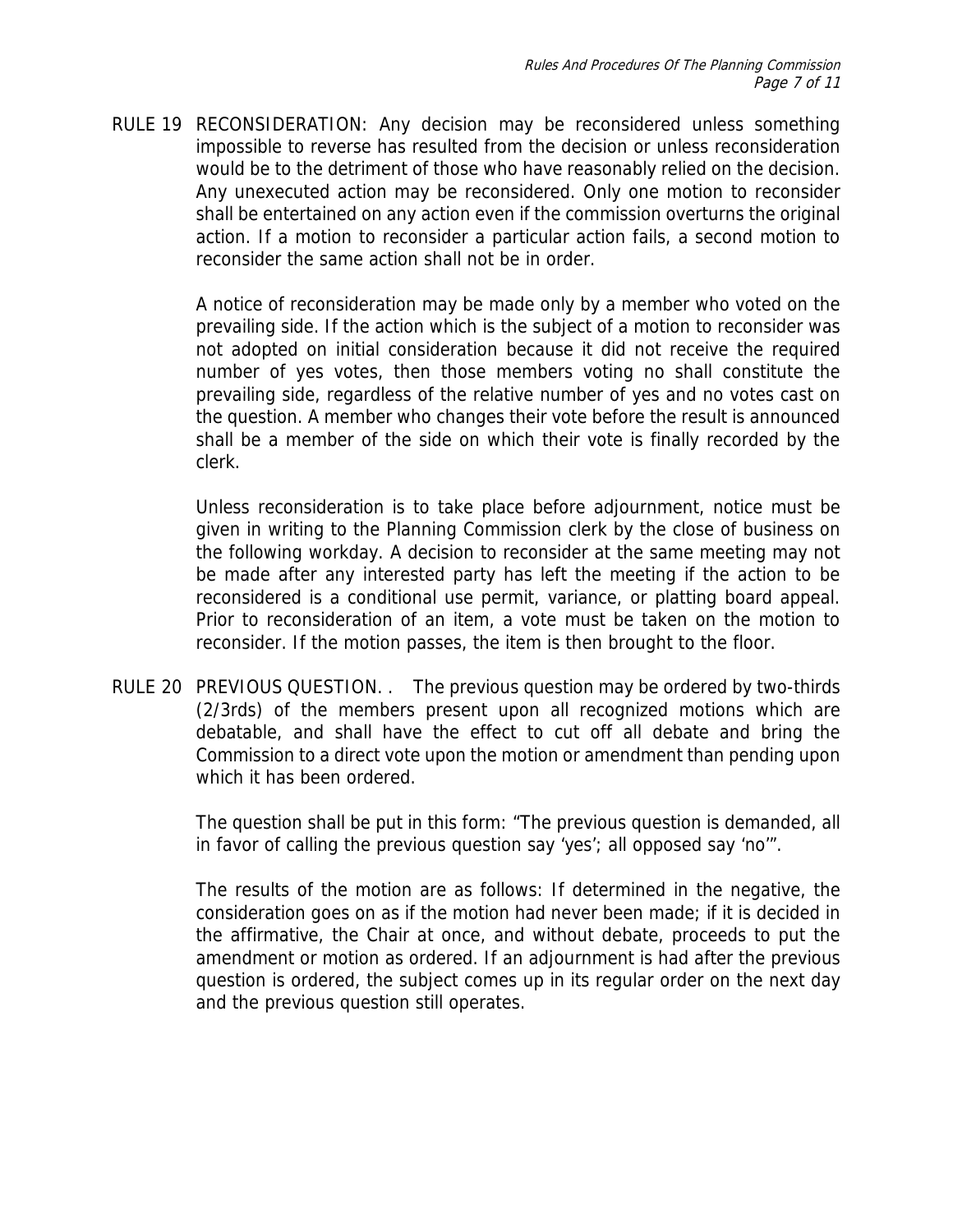RULE 21 DIVISION OF QUESTION. The division of a question cannot be demanded as a right by any member. It must be made pursuant to a motion stating precisely the division asked for, which motion can be amended. The Chair can decide, subject to an appeal of the Commission, that the division proposed cannot be made, otherwise, it is submitted to the Commission and decided by it.

#### **Roll Call Procedures**

RULE 22 The vote upon any questions shall be yeses and noes, and shall be recorded in the minutes of the Commission. The Chair shall vote when the yeses and noes are called for; their name being called last.

#### **Suspension Of Rules**

- RULE 23 . These rules, or the order of business, established by the Commission, may be suspended by the majority of the membership of the Commission who are present and voting.
- RULE 24 Special meetings may be held on the call of the chair, or of one-fourth (1/4) or more members and whenever practicable, upon no less than twenty-four (24) hours effective notice to each member.

The notice shall indicate the purpose of the special meeting. The calendar for a special meeting shall be as follows:

- 1. Roll Call
- 2. Consideration of matters calling for special meeting
- 3. Adjournment

# **Quasi-Judicial Hearing Rules**

RULE 25 INTERESTED PERSONS DETERMINATION. A person who did not receive a "Dear Property Owner" notice letter but who wishes to participate in a quasijudicial matter may apply to the Planning Commission for a determination that the person is an "interested person" as defined in FNSBC 18.04.010. A person may seek an interested person determination at the hearing for the quasijudicial matter or a person may apply for a determination in advance of the hearing.

> A pre-hearing application for interested person determination shall be on a form prescribed by the Planning Commission and received by the Borough Clerks Office no later than 5 p.m. on the Monday one week before the scheduled quasi-judicial hearing at which the person wishes to testify and shall include: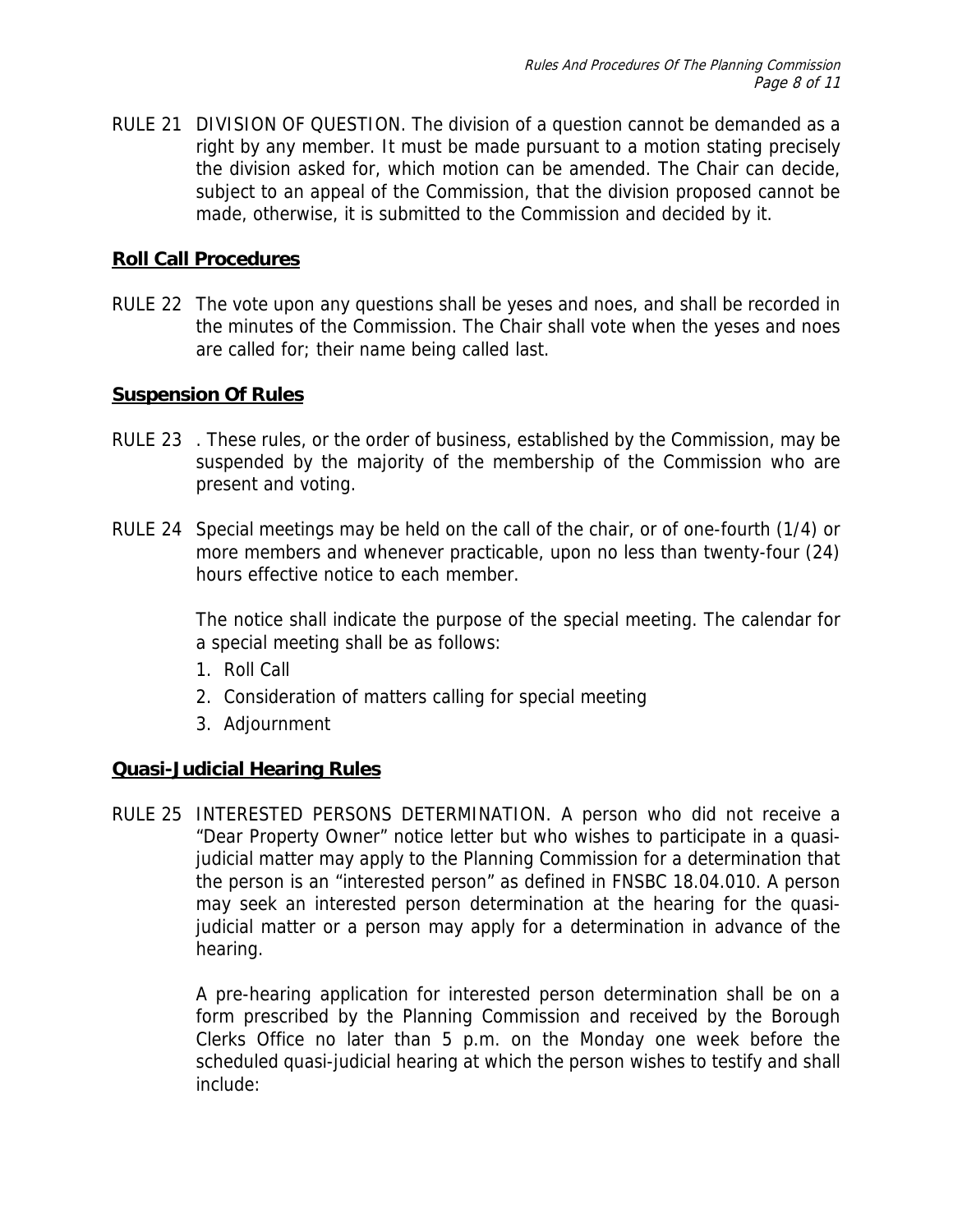- 1. An affidavit or other adequate proof that the applicant resides within the hearing notification area; or
- 2. A completed pre-hearing determination form demonstrating that the applicant
	- a. Possesses a specific property interest;
	- b. Which may be significantly affected by the proposed action; and
	- c. Which may be affected in a way different than that of the general public.

The Chair of the Planning Commission or the Chair's designee shall make the interested person determination with reasonable promptness and the Planning Commission Clerk shall notify the person of the decision with reasonable promptness.

RULE 26 TELEPHONIC TESTIMONY. A party or witness wishing to testify telephonically at a quasi-judicial matter may apply for telephonic testimony on a form prescribed by the Planning Commission and by demonstrating good cause for the request. The request must be received by the Borough Clerk's Office no later than 4:30 p.m. one week before the scheduled quasi-judicial hearing at which the person wishes to testify. Upon receipt of an application for telephonic testimony, the Planning Commission Clerk shall promptly notify the parties (to include only the Applicant, Staff, and any interested person who has received a determination granting that interested person the level of standing equivalent to the Applicant and Staff), who may assert that the request for telephonic participation will result in substantial prejudice by submitting the assertion as well as the basis for the assertion to the Planning Commission Clerk no later than 5 p.m. on the business day following notification of the application.

> The Chair or the Chair's designee may deny the request for telephonic testimony if good cause is not shown or if substantial prejudice to another party will result from the telephonic participation. The Chair or the Chair's designee shall make the telephonic testimony determination with reasonable promptness and the Planning Commission Clerk shall notify the person requesting telephonic testimony of the decision with reasonable promptness.

> If the telephonic testimony is allowed, the person applying for telephonic testimony is responsible for making proper arrangements to accomplish the telephonic testimony. If telephonic connection cannot be made, is lost, or is unintelligible, the meeting will continue as scheduled without the telephonic testimony.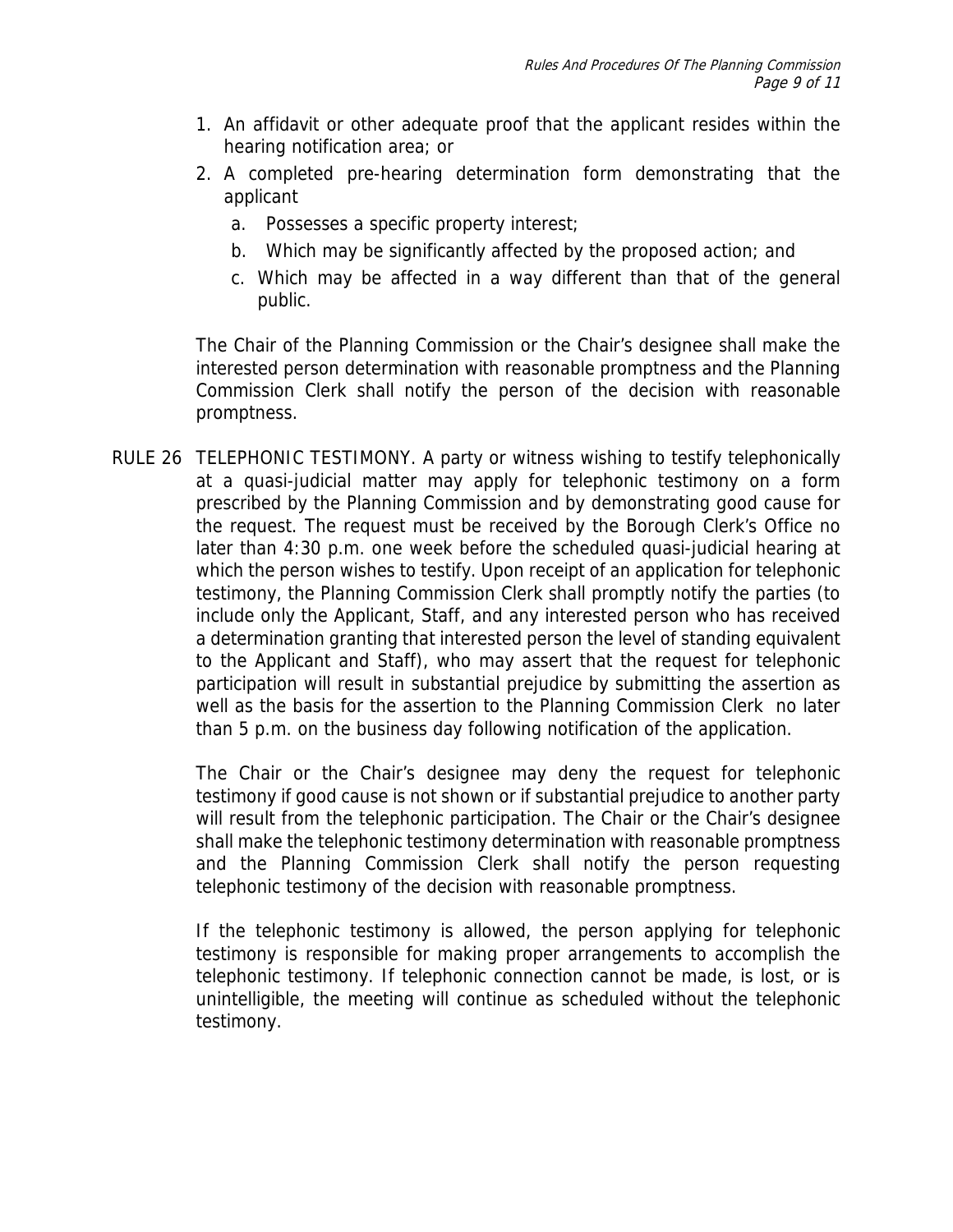- RULE 27 TESTIMONY BY AFFIDAVIT. A party or witness wishing to testify by affidavit at a quasi-judicial matter may apply for testimony by affidavit on a form prescribed by the Planning Commission. The person must submit the affidavit containing the proposed testimony with the application to testify by affidavit no later than 4:30 p.m. one week before the scheduled quasi-judicial matter at which the person wishes to testify. Upon receipt of the request:
	- 1. The Planning Commission Clerk shall promptly distribute the affidavit to the parties (to include only the Applicant, Staff, and any interested person who has received a determination granting that interested person the level of standing equivalent to the Applicant and Staff);
	- 2. The parties shall submit any relevant cross-examination questions to the Borough Clerk's Office no later than noon on the Friday prior to the quasi-judicial matter at which the affiant wishes to testify;
	- 3. The Chair or the Chair's designee shall with reasonable promptness make a determination whether the submitted questions are reasonably necessary to explore any matters tending to contradict, modify, or explain the testimony;
		- a. If the questions are reasonably necessary, the affidavit may be excluded in whole or in part and the affiant may be required to testify in person or by telephone. Alternatively, those questions that are deemed reasonably necessary may be submitted to the affiant, who shall answer the questions in a second affidavit, which shall be submitted to the Borough Clerk's Office no later than the Monday prior to the quasi-judicial matter at which the affiant wishes to testify. If the affiant fails to answer the questions in a second affidavit, the original affidavit may be excluded in whole or in part;
		- b. If the questions are not reasonably necessary, the affidavit shall be accepted for Planning Commission consideration;
	- 4. The Planning Commission Clerk shall promptly notify the parties of all determinations relating to reasonable necessity and rejection or acceptance of all or portions of an affidavit.
- RULE 28 CONCURRENT APPLICATIONS. A party or witness wishing to testify either telephonically or by affidavit may submit concurrent applications complying with the respective requirements and procedures. If the party or witness has a preference to testify telephonically or by affidavit, that preference must be indicated on the application. The Chair or the Chair's designee will review the preferred application first and only if that application is denied will the Chair or the Chair's designee review the second application. If no preference is indicated, the Chair or the Chair's designee will review the application to testify telephonically first.